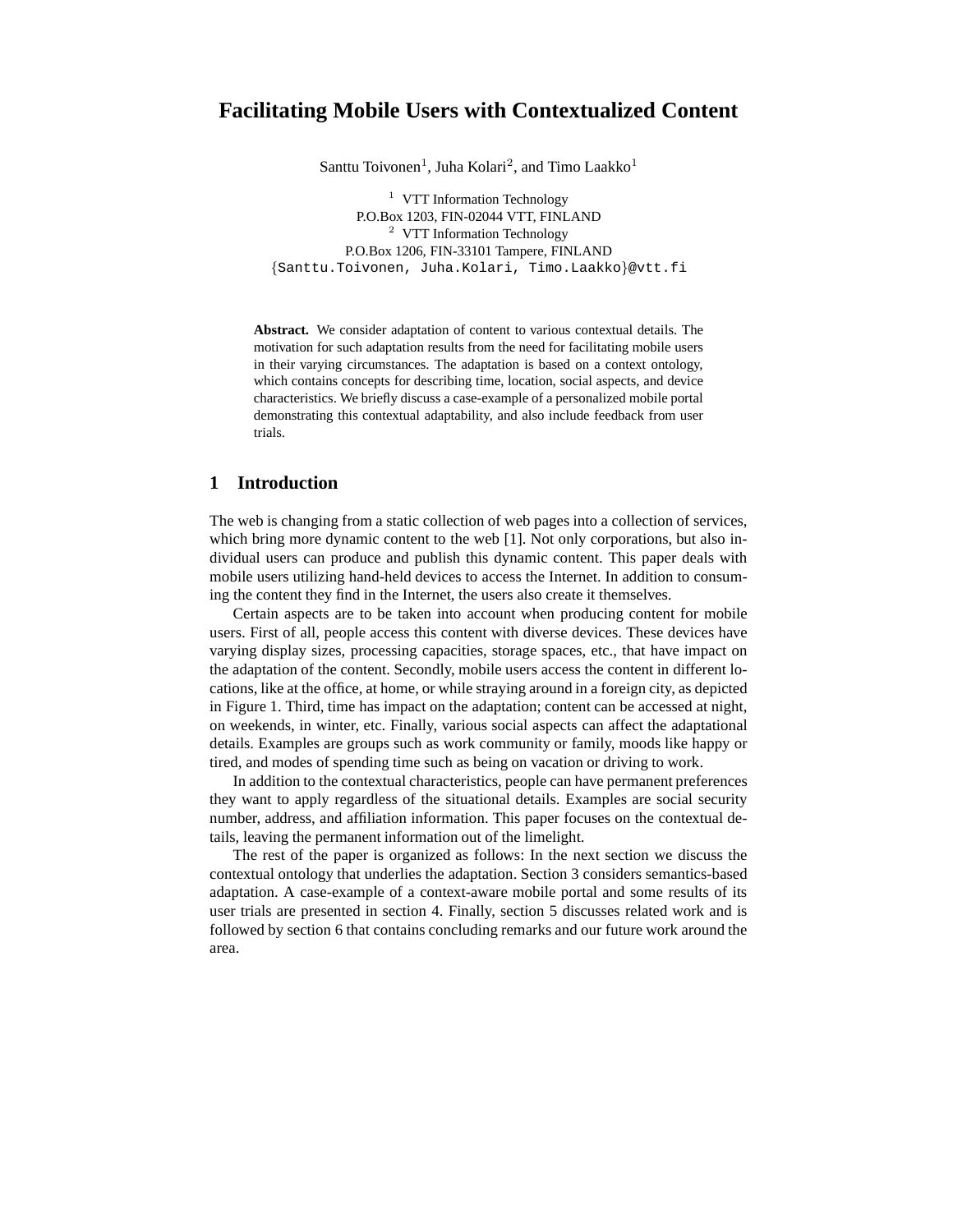

**Fig. 1.** Accessing content in various locations

## **2 Context Ontology**

In [17], our context ontology is presented at a general level. This section gives a more detailed description, containing RDF Schema [21] excerpts of the ontology, as well as discussion on the applicability of various contextual information. We do not include the whole ontology here, since the concepts are defined in a uniform manner and these excerpts are enough for transmitting its general structure.

Our ontology is frame-based [12], consisting of classes and properties characterizing them. The properties are either simple or complex. Simple properties have literals of some kind as their values. Values of complex properties, on the other hand, are further classes. Class-attribute is the only relation found in our ontology; we have not defined axioms or other interdependencies between the concepts apart from natural language recommendations given inside some comment tags. *ContextualProperties* is the topmost class for representing contextual information. The following RDF serialization contains definitions for the *ContextualProperties* class itself, as well as one of its properties, namely *location*:

```
<rdf:Description rdf:about="ContextualProperties">
   <rdf:type rdf:resource="&rdfs;Class"/>
   <rdfs:subClassOf rdf:resource="&rdfs;Resource"/>
</rdf:Description>
<rdf:Description rdf:about="location">
  <rdf:type rdf:resource="&rdf;Property"/>
  <rdfs:domain rdf:resource="#ContextualProperties"/>
  <rdfs:range rdf:resource="#LocationInfo"/>
</rdf:Description>
```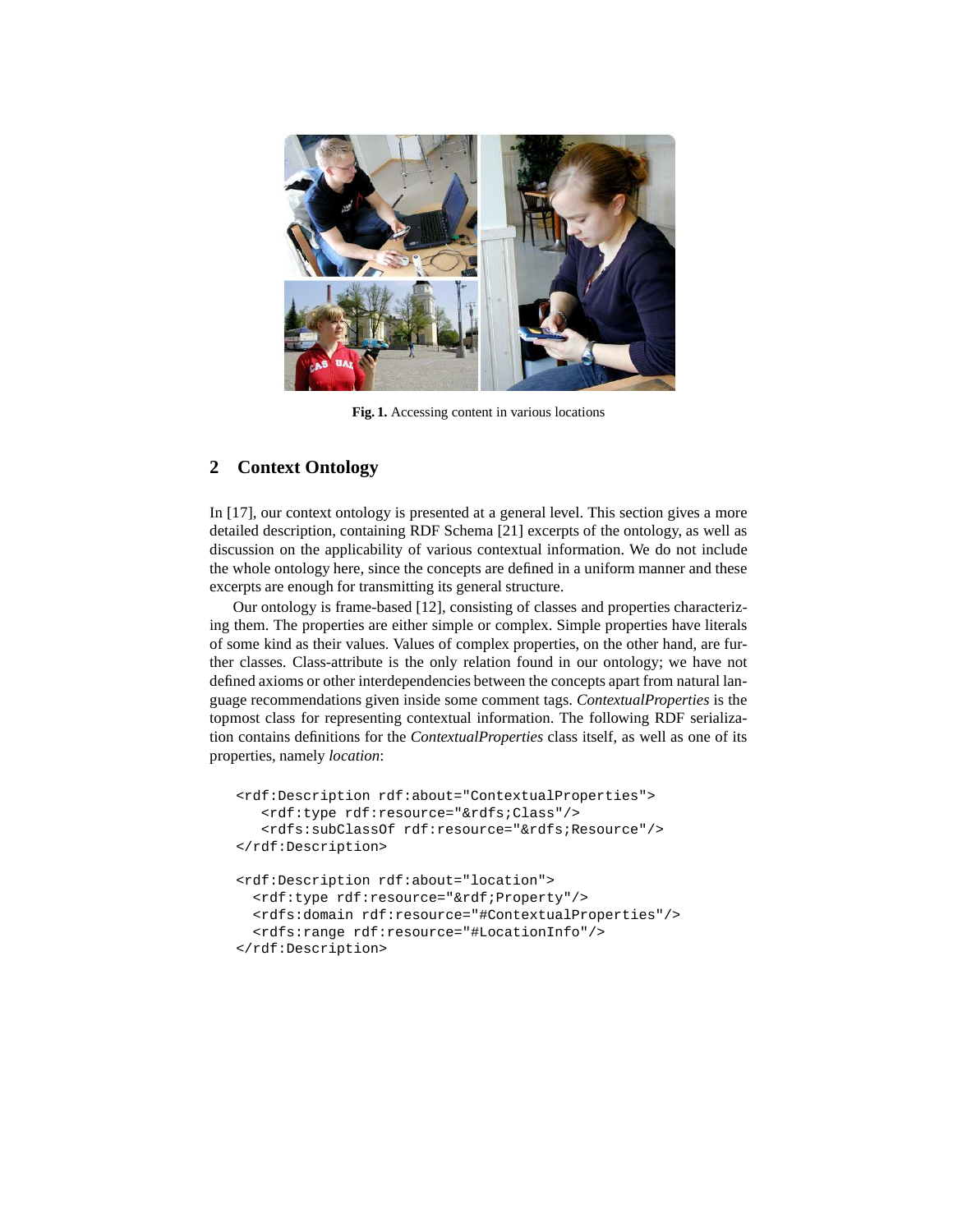The concepts discussed in the following subsections are serialized in RDF in a similar manner. Class names begin with capital letters and property names with small letters. Simple properties, also called datatype properties, use definitions of XML Schema [18] in the same way OWL [20] does. Utilized URIs are abbreviated as follows:

```
– &rdf; refers to http://www.w3.org/1999/02/22-rdf-syntax-ns#
```
- **–** &rdfs; refers to http://www.w3.org/2000/01/rdf-schema#
- **–** &xsd; refers to http://www.w3.org/2001/XMLSchema#

#### **2.1 Time and Place**

Time is the easiest kind of contextual information to be taken into account when designing adaptable services. Virtually every electronic device has a clock of some kind inside and connected to its processors. Our ontology introduces simple properties such as *timeOfDay* and *weekend*, as well as complex ones, such as *event*. *Event*-class, in turn, has further properties like *beginDate* and *eventName*.

Expressing location information requires a little more from the device than expressing time does. The device must have abilities for automatically retrieving its current location and presenting it to the user. Examples are GPS-devices, mobile phones, and WLAN-equipped devices. In our ontology we have a class called *LocationInfo*, which has simple properties such as *direction* the user is currently heading to. In addition, it has complex properties such as *address*, pointing to *Address*-class, which in turn has useful properties for describing an address, such as *streetNumber*. These examples are serialized as follows:

```
<rdf:Description rdf:about="LocationInfo">
   <rdf:type rdf:resource="&rdfs;Class"/>
   <rdfs:subClassOf rdf:resource="&rdfs;Resource"/>
</rdf:Description>
<rdf:Description rdf:about="direction">
  <rdf:type rdf:resource="&rdf;Property"/>
 <rdfs:domain rdf:resource="#LocationInfo"/>
  <rdfs:range rdf:resource="&xsd;string"/>
</rdf:Description>
<rdf:Description rdf:about="address">
  <rdf:type rdf:resource="&rdf;Property"/>
  <rdfs:domain rdf:resource="#LocationInfo"/>
  <rdfs:range rdf:resource="#Address"/>
</rdf:Description>
<rdf:Description rdf:about="Address">
   <rdf:type rdf:resource="&rdfs;Class"/>
   <rdfs:subClassOf rdf:resource="&rdfs;Resource"/>
</rdf:Description>
```
<rdf:Description rdf:about="streetNumber">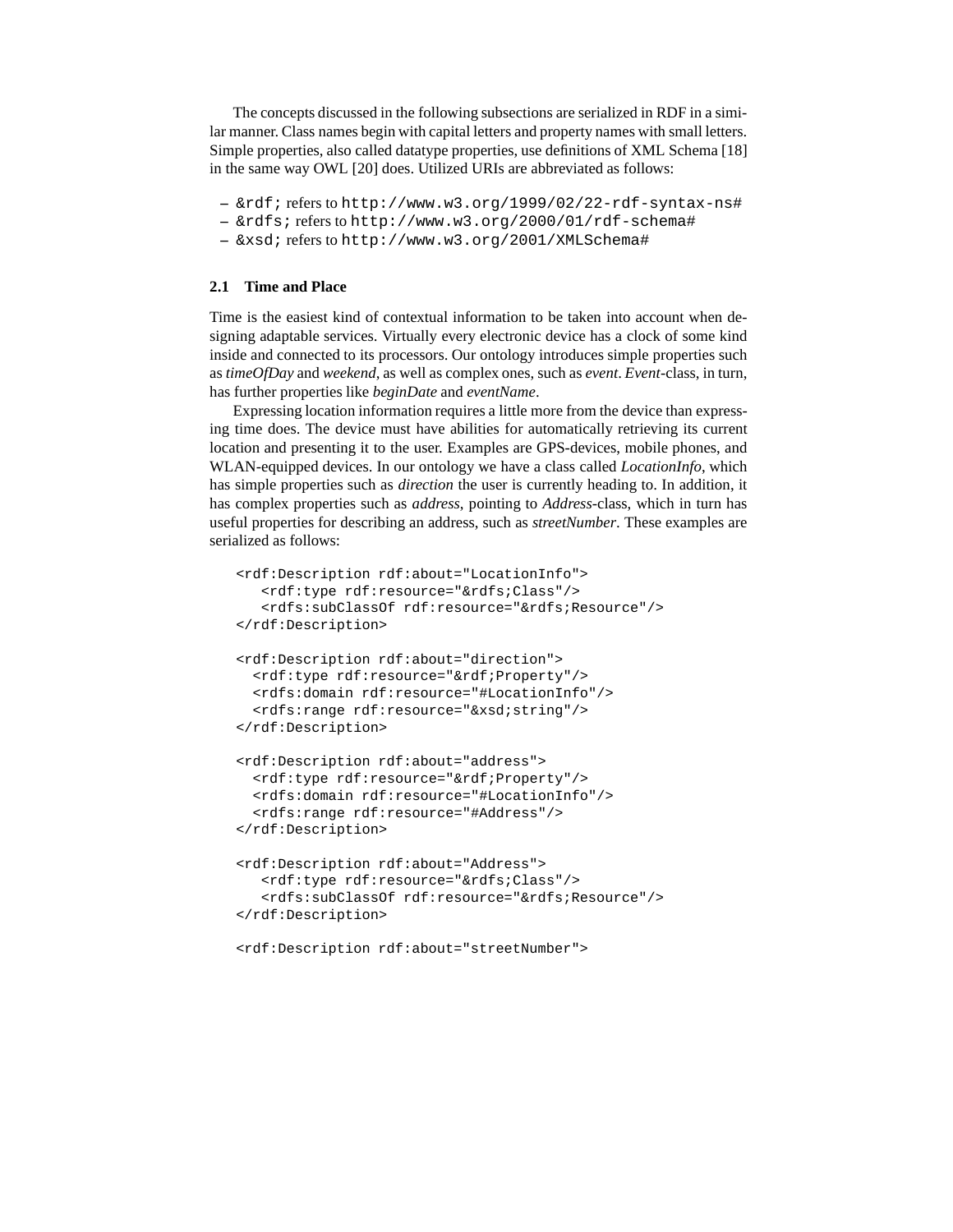```
<rdf:type rdf:resource="&rdf;Property"/>
  <rdfs:domain rdf:resource="#Address"/>
  <rdfs:range rdf:resource="&xsd;positiveInteger"/>
</rdf:Description>
```
Location information does not exhaustively cover everything there is to describing a location. Instead, like other contextual categories, it acts as an upper ontology and can be extended, as depicted in Figure 3. For example, a complex property of *EnvironmentalAttributes* could be introduced as an extension to the *LocationInfo* class. It might contain further properties for describing noise-level, light intensity, and temperature [2].

## **2.2 Social Contexts**

Social contexts refer to details that have something to do with human nature or culture. Time and place can characterize *any* physical object, but social contexts only humans. We separate the social contexts into following three categories: State of mind (or mood) of the user, mode of spending time, and group contexts. These are generally harder to automatically detect than time or location. Group contexts can to some extent be expressed with closeness sensors aware of members belonging in the same group. User's emotional state of mind could in principle be partially retrieved through sensors attached to her skin. At the moment, however, automatically retrieving these in a useful way is science fiction. Furthermore, detecting mode of spending time automatically is even harder to achieve. How could current technology sense, for example, whether the user is working or not when he is writing something with his computer?

In our ontology, *mode* of spending time and *mood* of the user are simple properties that have string values. They are properties of a class called *State*, which is intended to express information related to one user. *Group*, instead, describes a number of people that have something in common. *Group* is defined as a class containing the name and type of the group as well as information about its members.

#### **2.3 Device Characteristics**

One important kind of information are details characterizing the device that is used for accessing the services or other content. Although also device-related data can be categorized as contextual information, it was excluded from our context ontology. Instead, existing UAProf [13] specification by  $OMA<sup>3</sup>$  was utilized. We had previous experience of using UAProf, as reported in [4], so adopting it was straightforward.

UAProf is based on W3C's<sup>4</sup> CC/PP [19], which has an RDF serialization and is therefore suitable for merging with the context ontology. Another potential option would be to use FIPA<sup>5</sup> Device Ontology [3], which has similar class-based structure as our context ontology does.

<sup>3</sup> Open Mobile Alliance, http://www.openmobilealliance.org/

<sup>4</sup> World Wide Web Consortium, http://www.w3c.org

<sup>5</sup> Foundation for Intelligent Physical Agents, http://www.fipa.org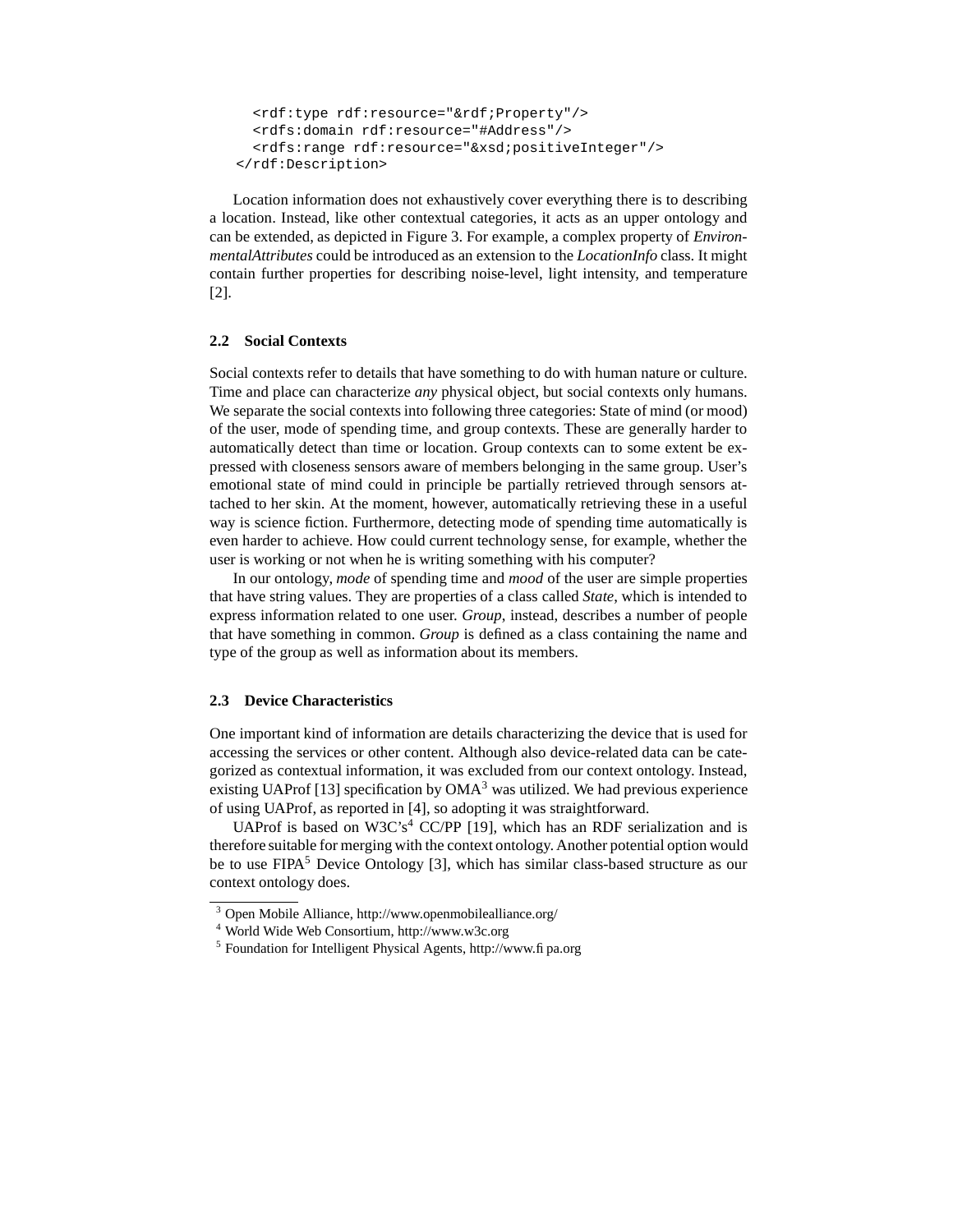Current UAProf specification contains over fifty parameters for describing details of devices and networks. Example parameters are screen size, operating system, supported markup languages, and network latency. Typically UAProf is used as a URI reference to a shared set of preference data characterizing similar enough devices. UAProf's "default description block" defines a set of default values for a device group. Those values can be altered to describe hardware and/or software extensions, such as memory upgrade or a new email software.

## **3 Semantics-based Contextual Content Adaptation**

One of the key challenges of the Semantic Web is the adaptation of web content according to diverse parameters. Contextual information and preferences of users should be taken into account in order for a flexible and proactive Semantic Web to emerge. The context ontology described above is intended to facilitate such adaptation. Figure 2 depicts the role of contextual information from a message receiver's point of view. Only the messages that conform to the details of the user's current active context(s) pass the "contextual boundary" and are delivered to the user. By setting his contexts public the user can reduce the number of undelivered messages. This presupposes, however, that the message senders check the public contexts of the user and try not to send messages that do not conform to his contextual restrictions. Delivering contextualized messages is discussed in more detail in section 4.

In our overall system we have also device-specific adaptation for mediatypes and markup languages. That adaptation is for displaying things in a format that fits the device restrictions and is therefore outside the scope of this paper. Instead, adaptation reported in this paper is based on the meanings of concepts encoded in the context ontology, as well as their appropriate combinations. Relevant device-specific information would be for example whether the user wants to apply some device while in a certain context or not.

#### **3.1 Combining the Contexts**

Combining the contexts is currently performed with three Boolean operators, namely AND, OR, and NOT. An example of a composite context would be "In a rock-concert" containing name and location of the venue (Shoreline Amphitheatre, Mountain View), time of the concert (8PM-11PM, 13.6.2003), mood (Excited), and contact information (SMS only). These would all be connected with AND-operator. Additionally, mode of spending time (Working) could be attached to this context with a NOT-operator to ensure that work-related messages do not interfere with leisure-time. Should the user be a frequent concert-goer, he might attach several individual concerts under the "In a rockconcert" context with an OR-operator.

Note that these operators are not present in the actual context ontology, but are instead functionalities on top of that. The ontology itself contains merely the classes and their properties in an appropriate hierarchy. This makes our system modular and leaves us room in the future to either extend or completely replace our current context combination and adaptation mechanisms without having to tamper with the ontology.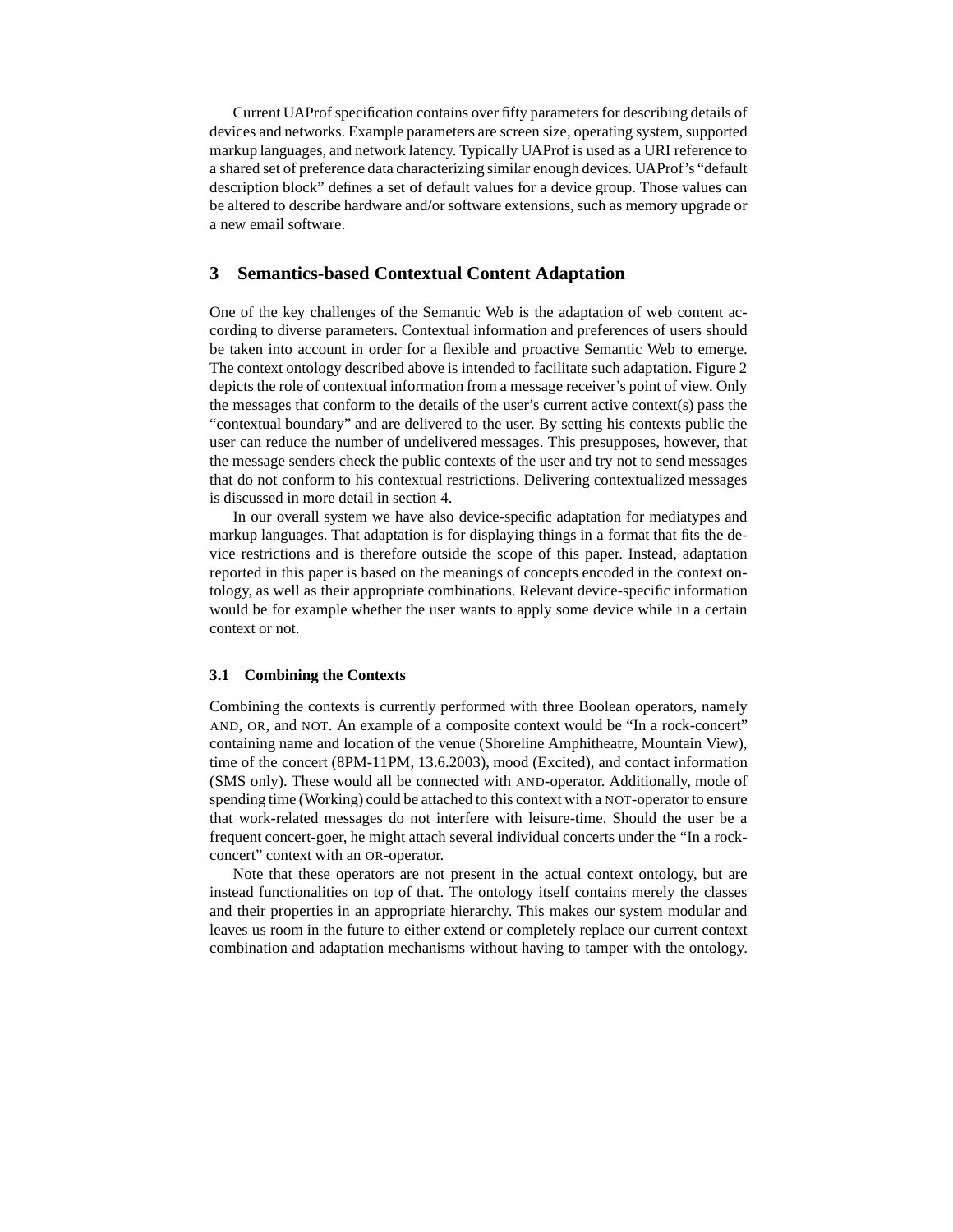

**Fig. 2.** Delivering contextual messages

So in addition to the possible ontology extensions already mentioned, our system might also be supplemented with reasoning based on, say, fuzzy or modal logic for deciding the current context and preferences of the user. This modularity is depicted in Figure 3.

## **3.2 Reusing Ontologies**

One driving idea behind the Semantic Web is the distribution of ontologies across the Internet. Our approach conforms with this vision in that we intend to reuse as many existing ontologies and specifications as possible in order to avoid reinventing the wheel. Also, we are not ourselves in the business of building a huge ontology such as Cyc [10]. That said, the only ontology we are at the moment able to utilize in practice is the one characterizing devices, namely UAProf.

At the conceptual level, however, we have gone through existing efforts and considered them when specifying our context ontology. For example, specifications of  $LIF<sup>6</sup>$ were considered with location parameters. Wireless Village<sup>7</sup> presence attributes were recognized with parameters for mood. Taking potential third party developers into account, we also provide a pointer to the actual specification, as follows:

```
<rdf:Description rdf:about="mood">
  <rdf:type rdf:resource="&rdf;Property" />
  <rdfs:domain rdf:resource="#State"/>
  <rdfs:range rdf:resource="&xsd;string" />
  <rdfs:comment>User's emotional state. This parameter
 and the reserved values conform with the Wireless
```
 $^6$  Location Interoperability Forum, http://www.openmobilealliance.org/lif/  $\,$ 

<sup>7</sup> http://www.openmobilealliance.org/wirelessvillage/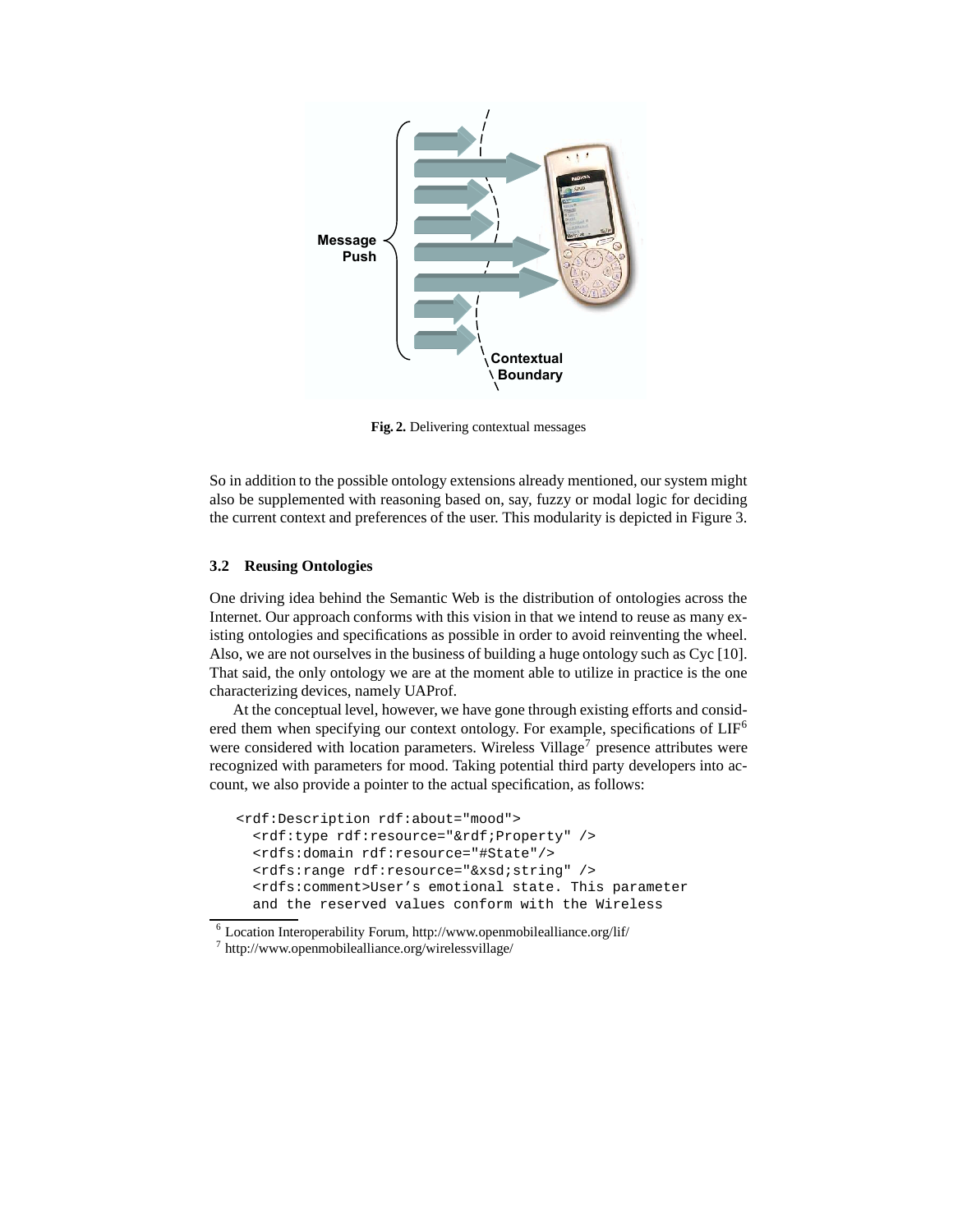

**Fig. 3.** Modularity of the system

```
Village Presence Attributes specification, available at
 http://www.openmobilealliance.org/wirelessvillage/
  </rdfs:comment>
</rdf:Description>
```
In other words, although we have at the moment our own definitions for all contextual information apart from the device characteristics, possible merging of our definitions with existing efforts also at the technological level is foreseen.

## **4 Case-example and User Trials**

We developed a context-aware mobile portal to demonstrate the utilization of contextual information and tested it with users. Preliminary results of the pilot trial as well as plans for upcoming trials are reported in [7, 5]. The portal is based on earlier efforts, namely an adaptation proxy and media conversions, which are described in detail in [6]. The mobile portal developed on top of that work and summarized in this section demonstrates a personalized service taking into account the details related to individual users. The portal is implemented both in WML and in XHTML. The context ontology was in the first demonstration not serialized in RDF, but instead in a proprietary XML dialect.

Of the above context ontology categories, the demonstration supports automatic activation of time- and location-based contexts. Time-based contexts can be either single or weekly occurring events. Location-based contexts are defined by coordinates and a radius, and are retrieved from whatever positioning system is available. Social contexts can be activated only manually, due to limitations of today's technology, requiring more efforts from the users. On the other hand, this way the system is flexible in allowing the users to create their own contexts without forcing them to place the contexts into any categories of the predefined context ontology.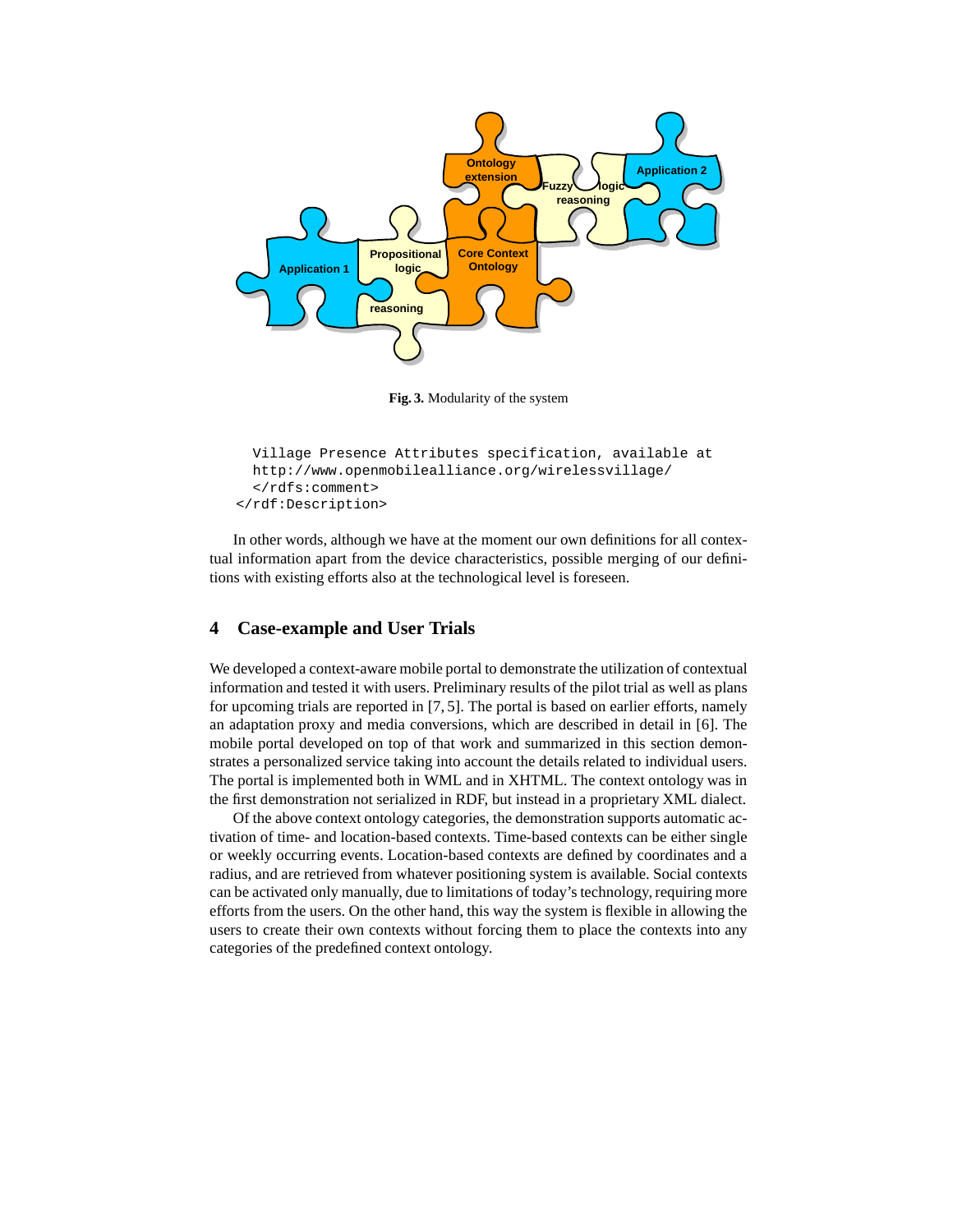

**Fig. 4.** Front page of the mobile portal

The service introduces four main items, which are displayed in the personalized home page of the portal: Messages, Friends, Services, and Zones, as depicted in Figure 4. The term "Zone" was chosen over "Context", because it seemed less abstract to the users. Messages can be sent to various Friends, and in addition "dropped off" in various Zones. For example,  $A$  can send a message to  $B$  so that  $B$  receives it only once she has arrived in a certain location such as golf club, and in a certain time such as Saturday morning. Here two contexts, location-related (golf club) and time-related (Saturday morning), are combined with an AND-operator.

Push functionality of WAP is used in the demonstration to inform users entering a Zone if they have Messages waiting for them. Because contextual messaging is highly asynchronous and the sender cannot be certain when the Message is delivered to the receiver—if it is at all—we added a functionality to set an expiration date to Messages. Undelivered Messages are automatically deleted when they expire.

Both the user interviews conducted before the software demonstration and the actual user trials indicated the need for group contexts. Users like to share their contexts with others and also keep track of their friends' whereabouts and contact details, as depicted in Figure 5. By sharing their context the users felt more aware of their social surroundings. Sharing could be comforting, useful, or just fun. If the Zone description indicates a passive activity, it can spark others to contact the user. Some were inclined to include a description of their mood, i.e.: "Emotionally crippled after a visit, recovering in my nest". Depending on the user, there could be quite a bit of tinkering with the contexts. Some were content with the default contexts. Note that users' privacy was preserved, since everyone had the possibility of determining the people or groups allowed to view their contexts.

We implemented three different means of group messaging. "One by one" method is the most traditional, and it means that once a member of the recipient group enters the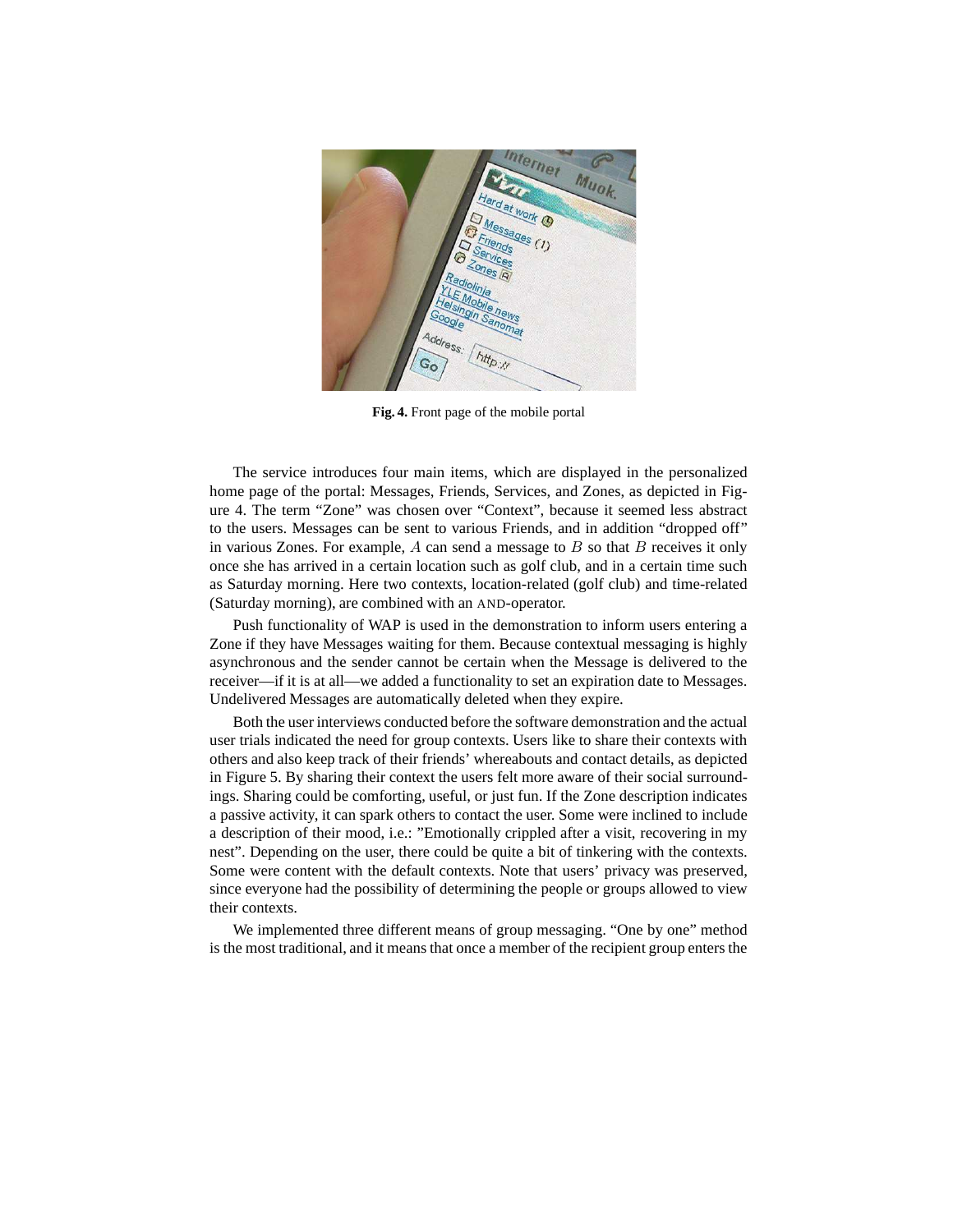

**Fig. 5.** Current contexts of friends

Zone, he receives the Message. "All after one" differs from "One by one" in that it delivers the Message to *all* members of the recipient group when *one* member has entered the Zone. Finally, "All after all" method delivers the message to *all* group members only after *each and every one* of them has entered the Zone.

The portal also provides a set of personalized links, indicated by the notion of Services. Links, along with any content such as notes, can be connected to contexts. If a context is inactive, links connected to it are not visible to the user. The user in Figure 4 has one active context, namely "Hard at work". The name of the context is presented as a link, which can be used to access the content associated with it.

User trials in spring 2003 showed that users find social contexts both useful and fun. The most evident way of using the social contexts was to view the availability and activities of other users. The most promising way of using social context for communication was filtering the messages. When in "On vacation" context, for example, the user may not want to receive Messages related to work. Also, contextual information was seen at its most useful with time critical cases, such as finding out the schedule of the next train to a certain destination when arriving in a train station.

## **5 Related Work**

Providing contextualized content for mobile users gathers a lot of attention at the moment. It is recognized that information content should be filtered, personalized, and adjusted to situational conditions. In [9], the authors discuss an agent-based architecture for bringing contextualized content to mobile devices of tourists, taking into account various networks, QoS details, users' locations, and device details. Delivering weather information, locations of friends, and other contextualized content to mobile devices on a campus environment is discussed in [15]. Contextual information related to "intelligent spaces", i.e., environments equipped with computing devices, is discussed in [2].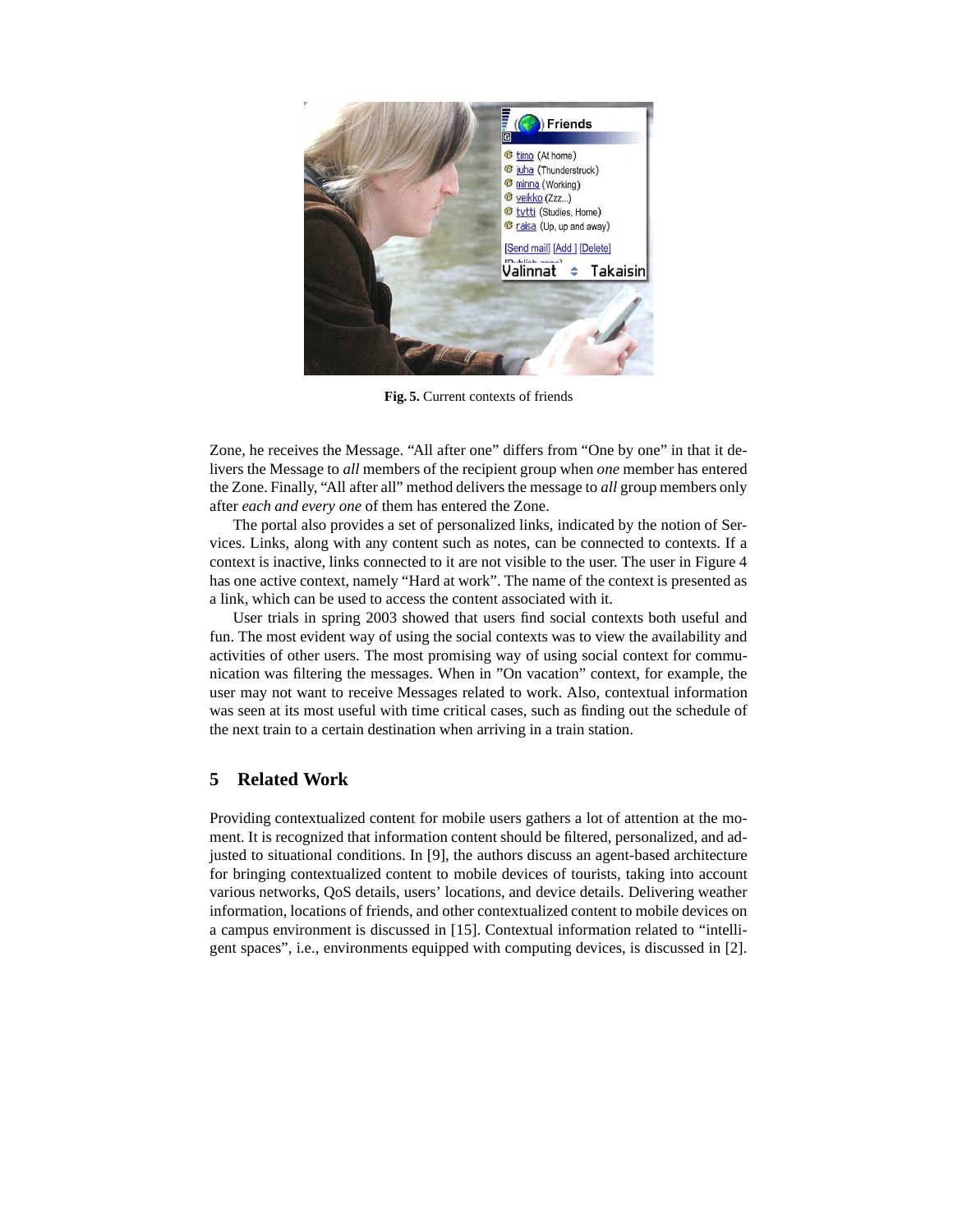The authors specify an ontology covering relevant concepts and relationships between them, which is intended for describing intelligent spaces and also agents (both software and human) acting in them. They provide an OWL-serialization for the ontology. Our approach differs with these in that we focus on the creation of ontology-based contexts by the end users. We also put more emphasis on social contexts, even though currently only location and time can be activated automatically.

Enhancing UDDI<sup>8</sup> to handle more enriched service descriptions, including contextual information, is discussed in [14]. The authors recognize following categories of contextual information: environmental elements, personal elements, task-related elements, social elements, historical elements, and spatio-temporal elements. Environmental elements are for example weather conditions. Personal elements are what we identify more as permanent preferences of a user, such as favorite color or hobbies. Social elements are what we call group contexts. Our conception of a social context includes also emotional state (mood) and mode of spending time. Task-elements are somewhat equivalent with our modes of spending time. The notion of historical elements is not elaborated in the paper in a more detail, but we assume that it concerns past behavior of the user and creates contextual information based the statistical analysis of that. Spatio-temporal elements are what we refer to with the notions of location and time.

A more futuristic scenario is presented in [8], in which the authors discuss visiting a museum. The scenario is filled with ubiquitous computing and introduces the notion of *semantic gadgets*, which are devices capable of semantic discovery and coalition formation. For example, when the user exits the museum and is approaching his car in the museum's parking garage, his handheld device automatically unlocks the doors of the car. And when connected to the car's recharger, the device utilizes the bigger display on the dashboard for improving the user experience.

In [16], the authors discuss how communicating with mobile phones can be facilitated with knowledge of the recipient's current context. This is contrasted with the nowadays evident decision to either turn the mobile phone completely off or at least mute it and potentially miss an important call, or to leave it on and likely receive also unimportant calls. This work is relevant at least with respect to social contexts and the "Friends" functionality of our system. Finally in [11], the authors discuss a usercentered location model, which takes into account user's position and relates it with time thereby enabling for example route planning. In addition, and more importantly as far as the work of this paper is concerned, their system also allows users to classify the locations they visit and attach various information to them.

### **6 Conclusions and Future Work**

This paper outlined an ontology for describing contextual information. In addition, a case-example of personalized mobile portal utilizing the ontology for adaptational purposes was presented. User interviews and trial results indicated that there is a need for adaptating services and messaging to contextual details.

Our future work includes conducting more user trials. The trials will take place in fall 2003. One of the focus points will be a context-aware guide at an event in Finland,

<sup>8</sup> Universal Description, Discovery, and Integration, http://uddi.org/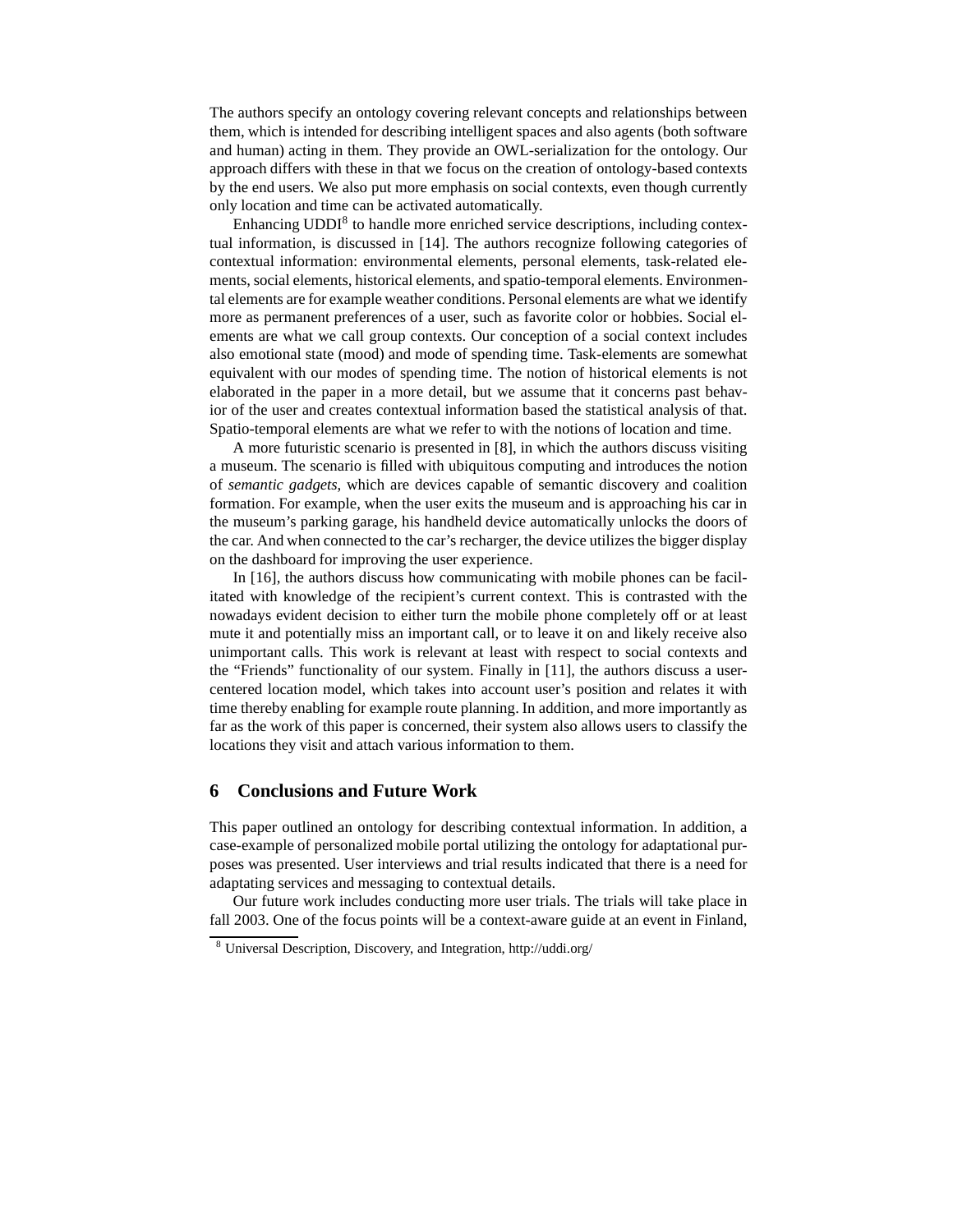namely Tampere Theatre festival. Users participating in the trial will receive contextual information about various events during the festival.

In addition, among our future work will be upgrading the demo software to be capable of handling RDF descriptions of contextual information. At the moment we do have an editor for creating contexts in RDF that are based on RDF Schema serialization of the context ontology, but we have not yet merged it with the rest of the software.

Further, we are planning of upgrading the ontology from mere RDF Schema to OWL. OWL is an extension of RDF Schema, with more expressive properties such as cardinalities. Using OWL would allow us to express more complex relationships between the concepts of the context ontology, such as those reported in [2]. However, our intention is not to strain our ontology with too detailed and fancy features, since it is intended to be used for context creation by everyday mobile device users.

## **7 Acknowledgements**

The work reported in this paper was conducted in terms of KONTTI<sup>9</sup> project, which is funded by Tekes, Nokia, Radiolinja, Teamware, and VTT.

### **References**

- 1. F. Casati and M.-C. Shan. Dynamic and adaptive composition of e-services. *Journal of Information Systems*, 26:143–163, 2001.
- 2. H. Chen, T. Finin, and A. Joshi. An Ontology for Context-Aware Pervasive Computing Environments. In *Proceedings of the IJCAI'03 workshop on ontologies and distributed systems*, Acapulco (Mexico), August 2003.
- 3. Foundation for Intelligent Physical Agents. FIPA Device Ontology Specification, April 2001. Specification number XC00091, available at: http://www.fipa.org/.
- 4. E. Kaasinen, M. Aaltonen, J. Kolari, S. Melakoski, and T. Laakko. Two approaches to bringing internet services to wap devices. *Computer Networks*, 33(1–6):231–246, June 2000.
- 5. J. Kolari. Kontti Context-aware mobile portal. *ERCIM News*, 54:14, July 2003.
- 6. J. Kolari, T. Laakko, E. Kaasinen, M. Aaltonen, T. Hiltunen, E.-L. Kasesniemi, M. Kulju, and R. Suihkonen. Net in pocket? personal mobile access to web services. *VTT Publications*, 464, 2002. Available at: http://www.inf.vtt.fi/pdf/publications/2002/P464.pdf.
- 7. J. Kolari and T. Virtanen. In the Zone: Views through a context-aware mobile portal. In B. Schmidt-Belz and K. Cheverst, editors, *Proceedings of the Workshop "HCI in Mobile Guides" in conjunction with Mobile HCI'03*, pages 23–27, Udine (Italy), September 2003.
- 8. O. Lassila and M. Adler. Semantic gadgets: Ubiquitous computing meets the semantic web. In D. Fensel, J. A. Hendler, H. Lieberman, and W. Wahlster, editors, *Spinning the Semantic Web: Bringing the World Wide Web to Its Full Potential [outcome of a Dagstuhl seminar]*, pages 363–376. MIT Press, 2003.
- 9. M. Laukkanen, H. Helin, and H. Laamanen. Tourists on the move. In M. Klusch, S. Ossowski, and O. Shehory, editors, *Cooperative Information Agents VI, 6th International Workshop, CIA 2002, Madrid, Spain, September 18-20, 2002, Proceedings*, volume 2446 of *Lecture Notes in Computer Science*, pages 36–50. Springer, July 2002.

<sup>&</sup>lt;sup>9</sup> Context-aware services for mobile users.